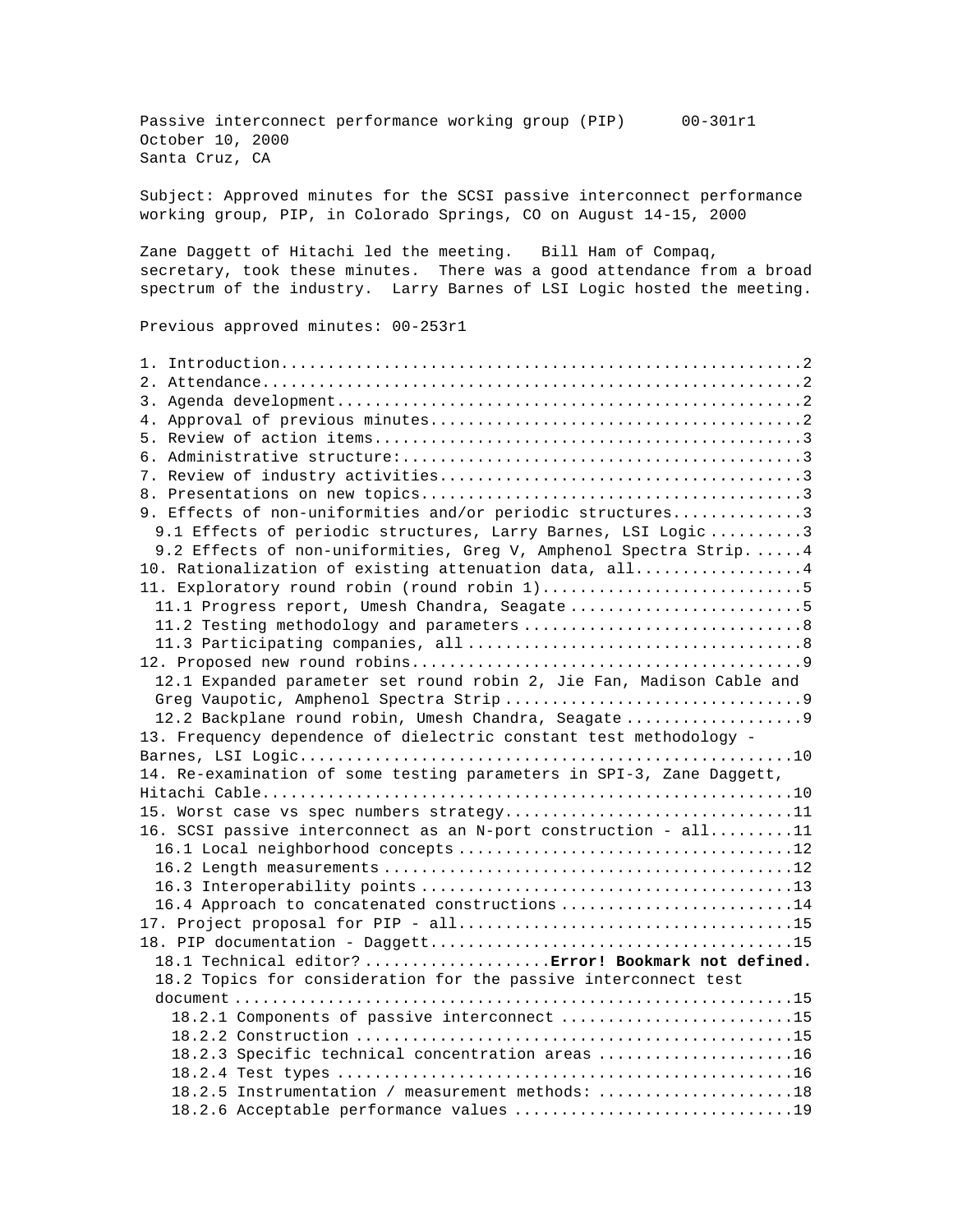| 19. Starting point for specifying application of tests19 |  |
|----------------------------------------------------------|--|
| 19.1 Definitions for the document - Barnes19             |  |
|                                                          |  |
|                                                          |  |
|                                                          |  |
| 22.1 Old action items from previous meetings20           |  |
|                                                          |  |

# 1. Introduction

Zane Daggett opened the meeting, conducted the introductions, and reviewed the meeting purpose.

2. Attendance

The following folks were present:

| Name           | Company                | $E-Mail$                        |
|----------------|------------------------|---------------------------------|
| Paul Aloisi    | ТI                     | Paul Aloisi@TI.com              |
| Larry Barnes   | LSI                    | larry.barnes@lsil.com           |
| Bob Canniff    | Hitachi                | rcanniff@hcm.hitachi.com        |
| Umesh Chandra  | Seagate                | umesh chandra@notes.seagate.com |
| Dave Chapman   | Amphenol               | dave.chapman@aipc.fabrik.com    |
| Zane Daggett   | Hitachi                | zdaggett@hcm.hitachi.com        |
| Jie Fan        | Madison Cable          | ifan@madisoncable.com           |
| Bob Gannon     | JPM                    | rgannnon@jpmco.com              |
| Bill Ham       | Compaq                 | bill ham@ix.netcom.com          |
| Lee Hearn      | Adaptec                | lee_hearn@corp.adaptec.com      |
| Clint Heiser   | Hitachi                | cheiser@hcm.hitachi.com         |
| David MacQuown | Adaptec                | david macquown@corp.adaptec.com |
| Richard Uber   | Ouantum                | richard.uber@quantum.com        |
| Greg Vaupotic  | Amphenol Spectra-Strip | greg.vaupotic@snet.net          |
|                |                        |                                 |

## 3. Agenda development

The agenda shown was that used (moved by Zane / seconded by Jie Fan)

# 4. Approval of previous minutes

Bill Ham moved and Greg Vaupotic seconded that the draft minutes from the previous meeting be approved as modified. Motion passed unanimously.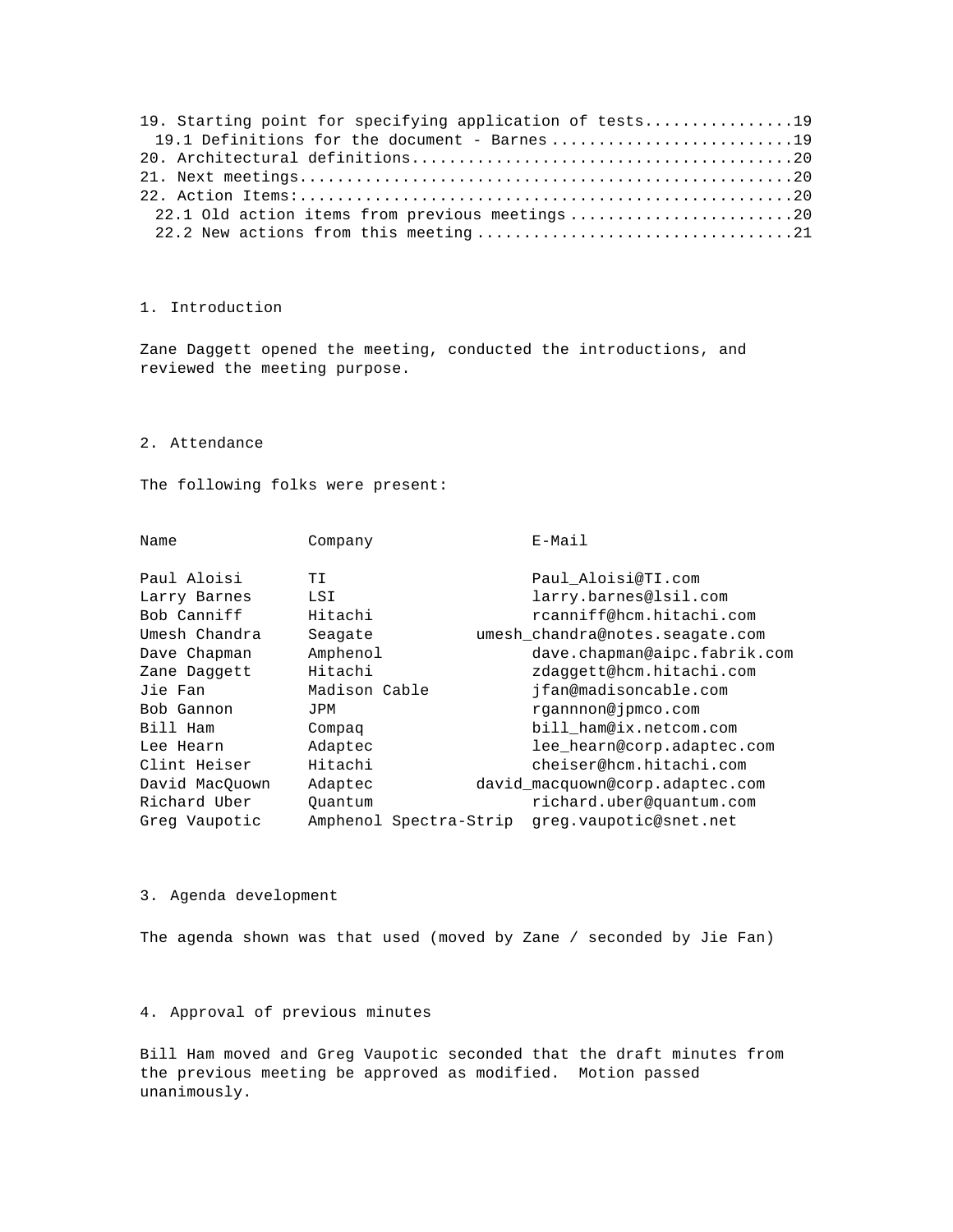The methodology for minutes uses the draft/approved minutes scheme with posting to the t10 web site of the minutes as the vehicle for publication. Postings are announced to the SCSI reflector after the posting is verified to be on the web site.

Minutes will be in .pdf format.

5. Review of action items

Action items were reviewed and the status is listed below in the action items section.

6. Administrative structure:

The present administrative structure is:

Chair: Zane Daggett, Hitachi Vice Chair: Dave Chapman, Amphenol Secretary: Bill Ham, Compaq

Document editors: Zane Daggett, editor in chief, Bill Ham, assistant editor, Greg Vaupotic, assistant editor, others welcome (but work is expected)

7. Review of industry activities

Bill Ham briefly reviewed the T10, T11, and SFF activities relating to testing and modeling. He noted that the T11 modeling activity is now being headed by Dean Wallace but there have been no meetings.

8. Presentations on new topics

None

9. Effects of non-uniformities and/or periodic structures

9.1 Effects of periodic structures, Larry Barnes, LSI Logic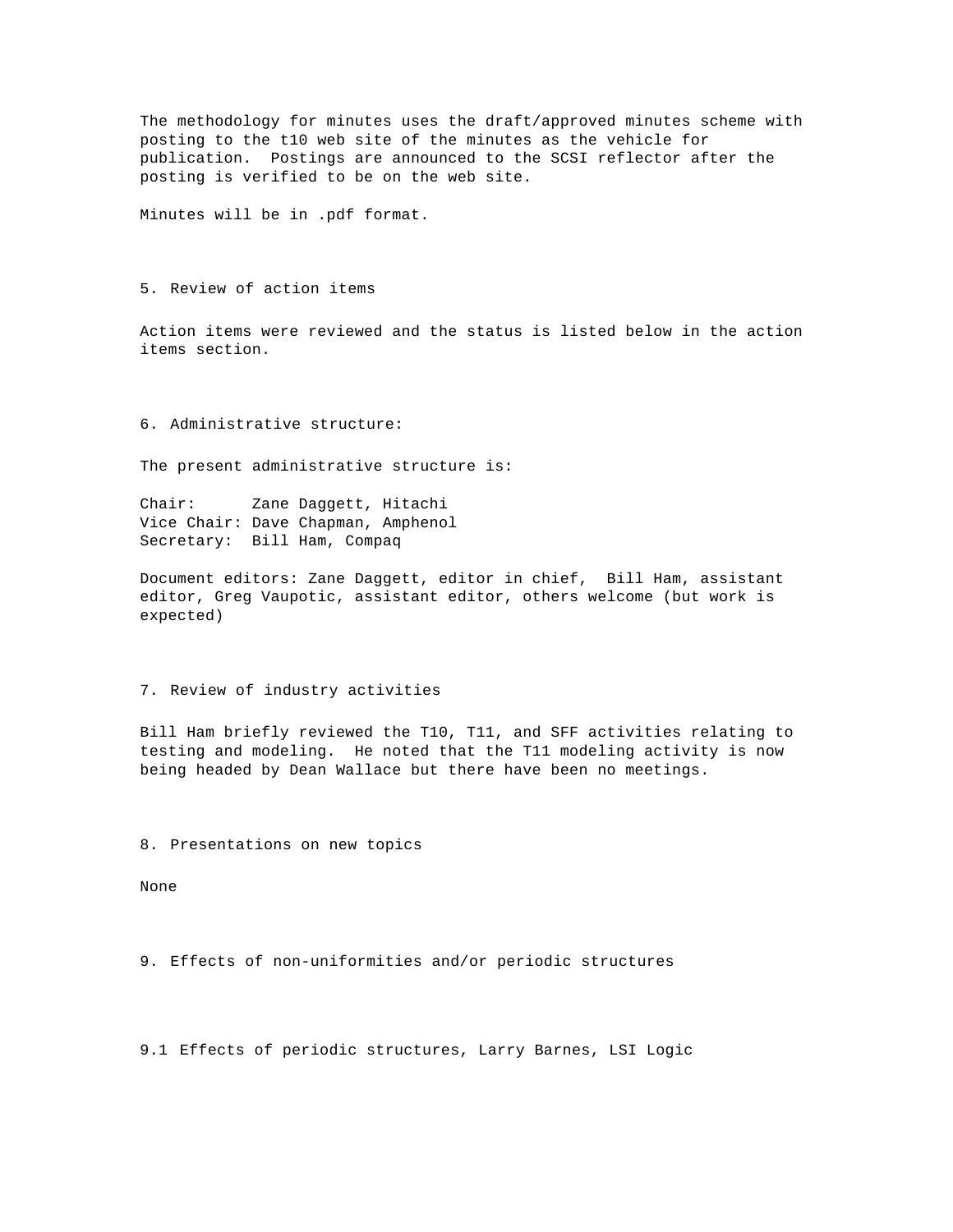Larry presented a theoretical analysis for interconnect with periodic disturbances (such as device loads) and showed that significant disturbances are to be expected: reduced impedance, comb filter effects, reduced propagation velocity. The document will be uploaded to the web site. These effects may be very important to SCSI interconnect.

9.2 Effects of non-uniformities, Greg V, Amphenol Spectra Strip.

Greg noted that some of the effects predicted by Larry's analysis have been confirmed by experiments on twisted planar media (without flats) and other experiments on twisted/flat media. Specifically, the impedance, attenuation, has severe peaks and dips at periodic points were verbally reported.

Due to the sensitivity of this data it is not presently planned for posting.

10. Rationalization of existing attenuation data, all

The table generated in the last meeting was re-examined. A summary of the data available at meeting time is given in the table below.

The data in the table is for cable assemblies or media only, media impedance varies in the 128-132 ohm range, data presented in units of dB/m, fail limit set at 12 dB @ 25m @ 200 MHz in SPI-3. Note that there are significant differences in the measurement methodologies and that direct comparisons may not be valid. Nevertheless, the data presented shows the magnitude of difference that has been reported. This framework will be used to compare the round robin data.

|           | Seagate               | Hitachi     | Madison        | Amphenol twisted       |  |
|-----------|-----------------------|-------------|----------------|------------------------|--|
|           | HP 8110 pulse         | network     | 4-port network | pair ribbon (no        |  |
|           | generator with        | analyzer    | analyzer       | flats) network         |  |
|           | clock-like pattern    | with 100    |                | analyzer with          |  |
|           | with slow edges,      | ohm baluns  |                | TP101 with $121\Omega$ |  |
|           | spectrum analyzer     |             |                | matching pads          |  |
|           | used for measuring    |             |                |                        |  |
|           | outputs and inputs    |             |                |                        |  |
| Sample    | cable assys           | cable media | cable media    | cable media            |  |
| descripti |                       |             |                |                        |  |
| on        |                       |             |                |                        |  |
| 80 MHz    |                       |             |                |                        |  |
| 30 strand |                       | 0.32/m      | 0.31/m         |                        |  |
|           |                       | (8/25m)     | (7.75/25m)     |                        |  |
| 30 solid  | $0.16/m$ ?? $(4/25m)$ | 0.26/m      |                | TPE 0.26dB/m           |  |
|           | media type not        | (6.5/25m)   |                | 6.5/25m                |  |
|           | known for sure at     |             |                |                        |  |
|           | time of writing       |             |                |                        |  |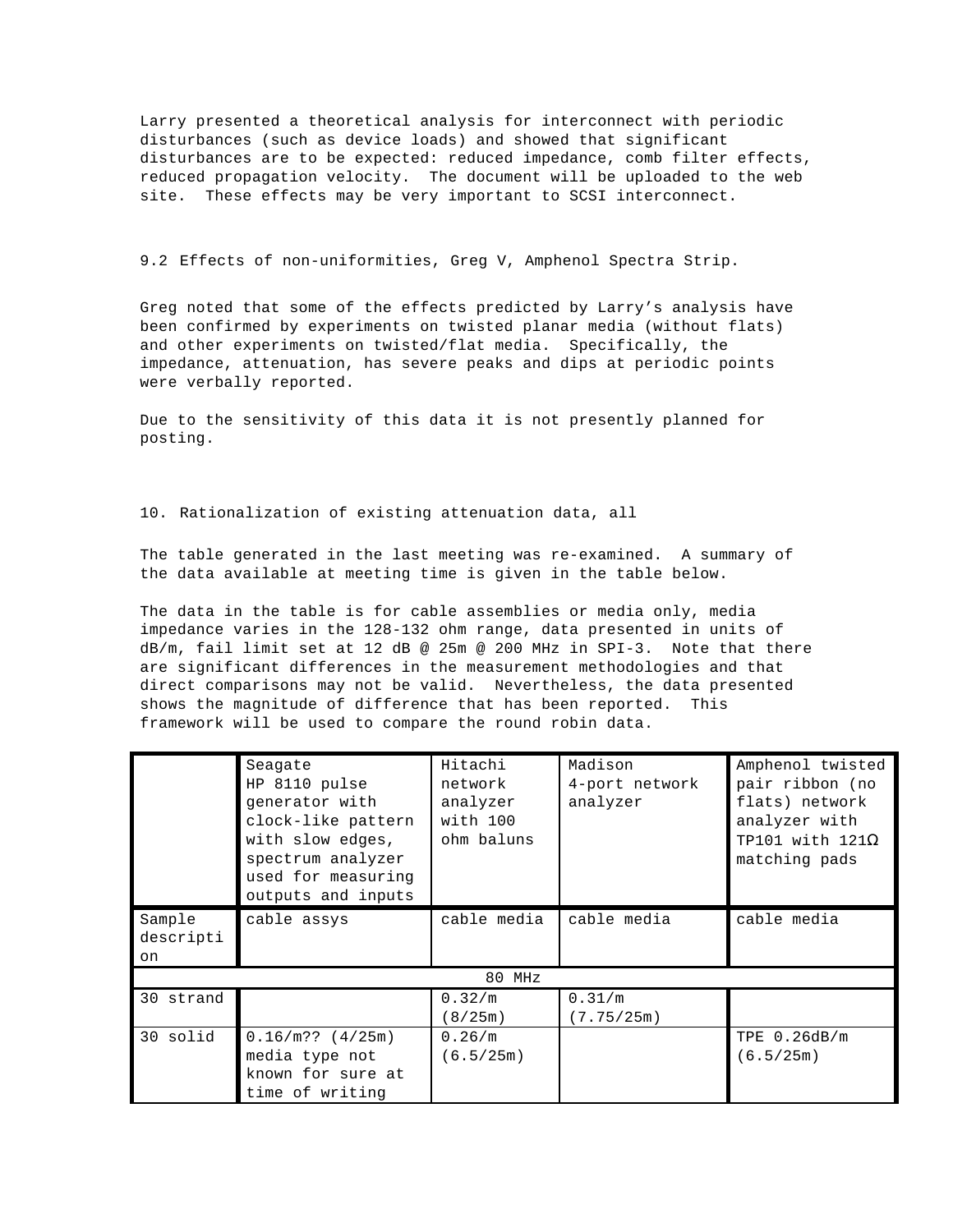| 28 strand | 0.12/m (3/25m)         | 0.19/m      |                 |              |  |  |
|-----------|------------------------|-------------|-----------------|--------------|--|--|
|           |                        | (4.75/25m)  |                 |              |  |  |
| 28 solid  |                        |             | 0.25/m          |              |  |  |
|           |                        |             | (6.25/25m)      |              |  |  |
| 200 MHz   |                        |             |                 |              |  |  |
| 30 strand |                        | 0.59/m      | 0.52/m (13/25m) |              |  |  |
|           |                        | (14.75/25m) |                 |              |  |  |
| 30 solid  | $0.38/m$ ?? media type | 0.44/m      |                 | TPE 0.46dB/m |  |  |
|           | not known for sure     | (11/25m)    |                 | (11.5/25M)   |  |  |
|           | at time of writing     |             |                 |              |  |  |
| 28 strand | $0.28/m$ (7 dB/m)      | 0.36/m      | 0.40/m (10/25m) |              |  |  |
|           |                        | (9/25m)     |                 |              |  |  |
| 28 solid  |                        |             | 0.40/m (10/25m) |              |  |  |

Note that there are few direct comparisons and some minor inconsistencies in the data in the above table. There is considerably more than the wire gauge that influences the attenuation. Thus the wisdom of doing a performance rather than a physical description specification.

Nevertheless, the present specification of 12 dB @ 25m @ 200 MHz seems to be reasonable given the 11 dB/25m data for 30 AWG solid.

11. Exploratory round robin (round robin 1)

11.1 Progress report, Umesh Chandra, Seagate

The following samples have been collected:

- 30AWG solid round from Hitachi 57m (190 ft) [sample 1]
- 28AWG stranded round from Hitachi 57m (190 ft) [sample 2]
- 30 AWG solid twist and flat [sample 3]

A test procedure has been documented: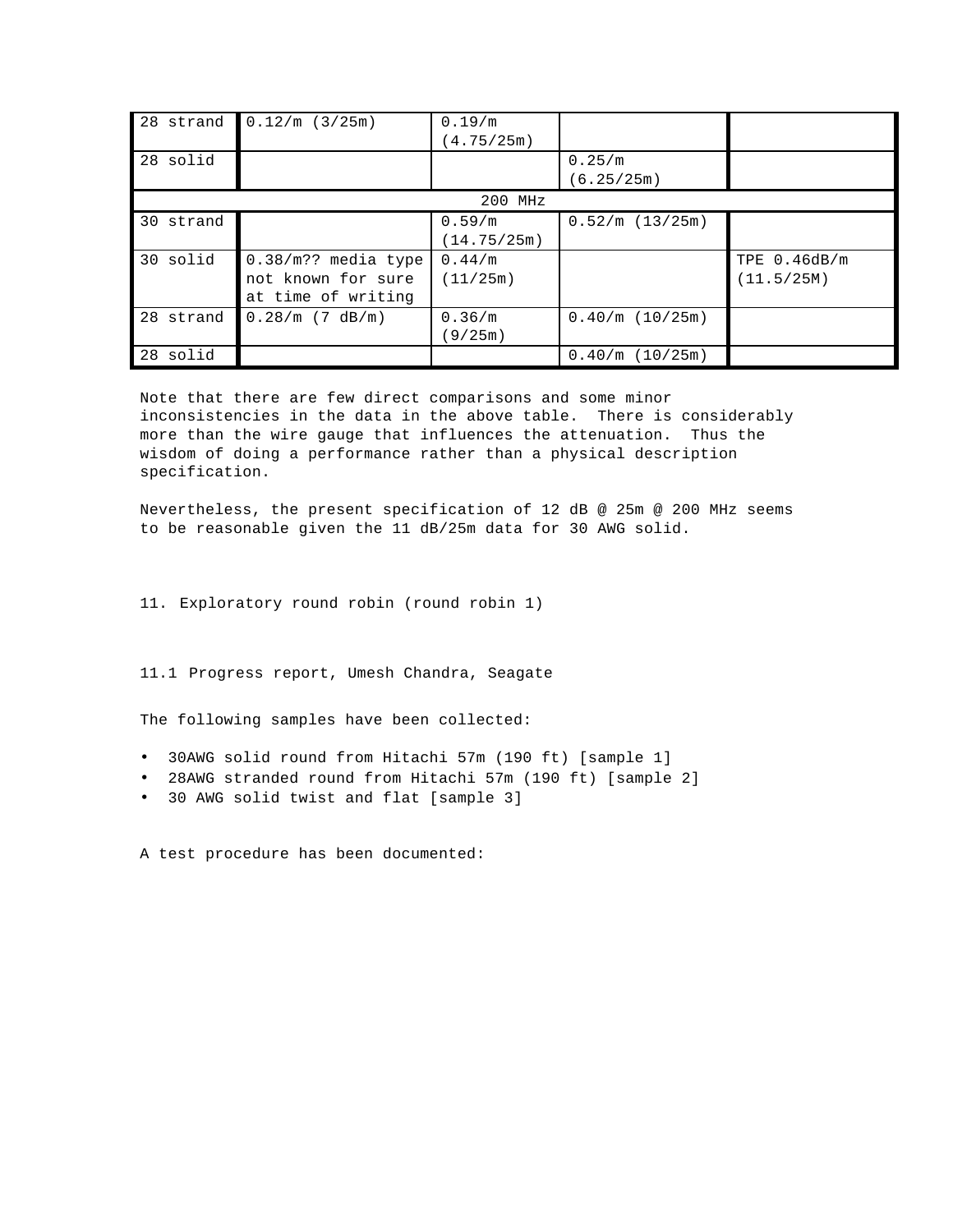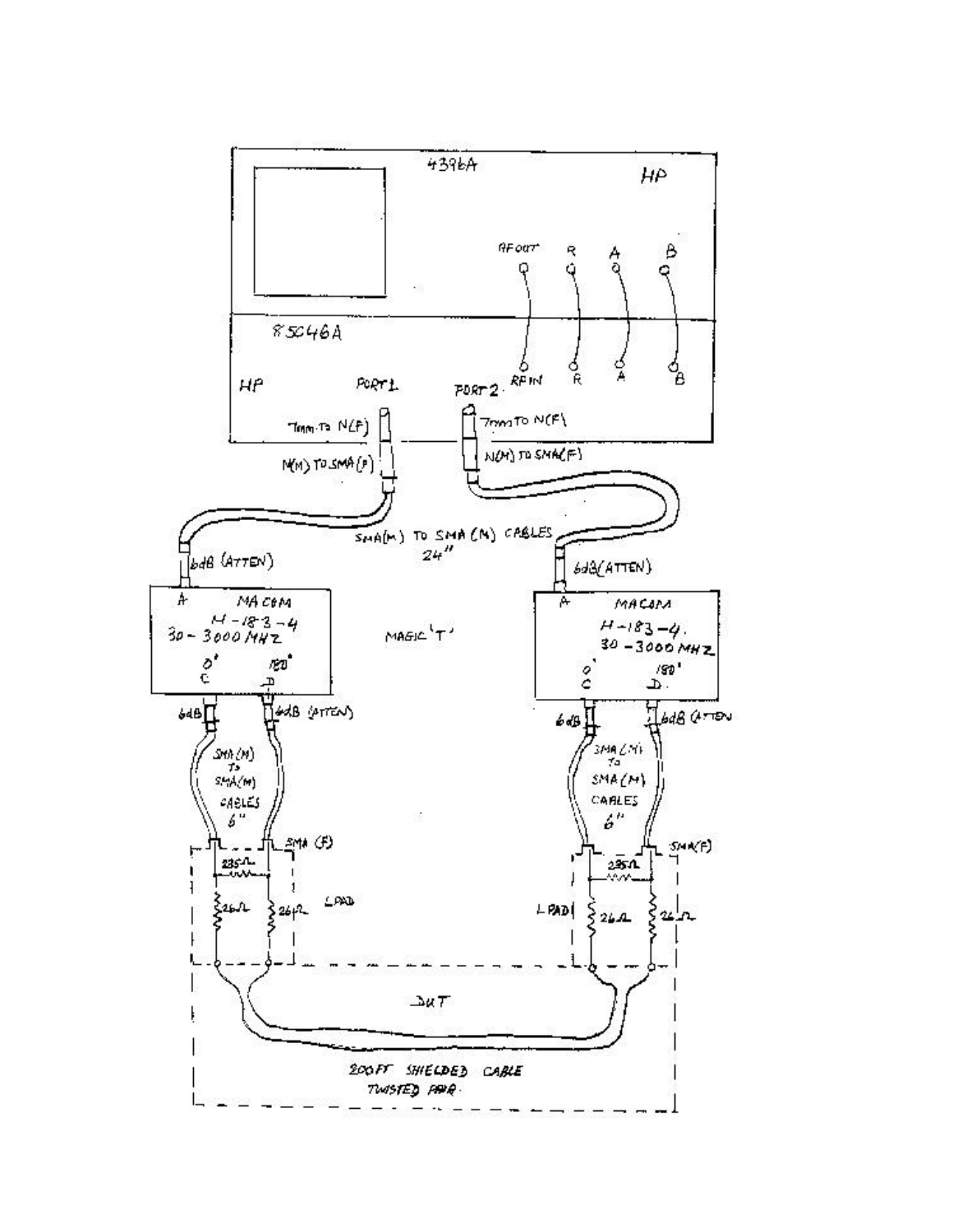Test Procedure using HP4396A/45046A • Apply 'shorts' (thru) (2) in place of DUT • Set 'SOURCE' level to +20 dB, 'START' to 0.5 MHz 'STOP' to 300 MHz • 'CAL' -> 'Cal Menu' -> 'Response' -> 'Thru' -> 'Done' • 'SAVE' -> 'State' -> 'Done' • Replace 'shorts' with the DUT (Cable under Test) • Collect Data • 'SAVE' -> 'ASCII Save' -> 'Data Only (ASCII)' • Import file into XL and create graph Test results: • 30 AWG Solid Hitachi #49557-068 SCSI3  $\bullet$  dc R = 20.5 OHMS • CHANNEL: 1 • MEASURE TYPE: S21 • FORMAT TYPE: LOG MAG • NUMBER of POINTS: 201 • SWEEP TIME: 70 ms • SWEEP TYPE: LIN FREQ • SOURCE POWER: 20 dBm • IF BANDWIDTH: 40 kHz Data summary from Seagate: Attenuation at 200 MHz for sample 1 9.21 dB/25m [30AWG solid] average of some 2 pairs Attenuation at 200 MHz for sample 2 10.82 dB/25m [28AWG stranded] Attenuation at 200 MHz for sample 3 the number is somewhat meaningless (partly due to making the measurement in a "bunched up" mode) Hitachi data: Test set up: same as SPI-3 except used 100 ohm baluns (350 MHz) and no matching pads Attenuation at 200 MHz for sample 1 9.25 dB/25m [30AWG solid] average of all 34 pairs Attenuation at 200 MHz for sample 2 10.39 dB/25m [28AWG stranded] average of all 34 pairs 10.60 dB/25m for the same pair as used by Seagate Conclusions so far: • One conclusion is that measuring either way gives similar results. • Another is that the pulse amplitude method used previously by Seagate

does not match well the results from the network analyzer methods.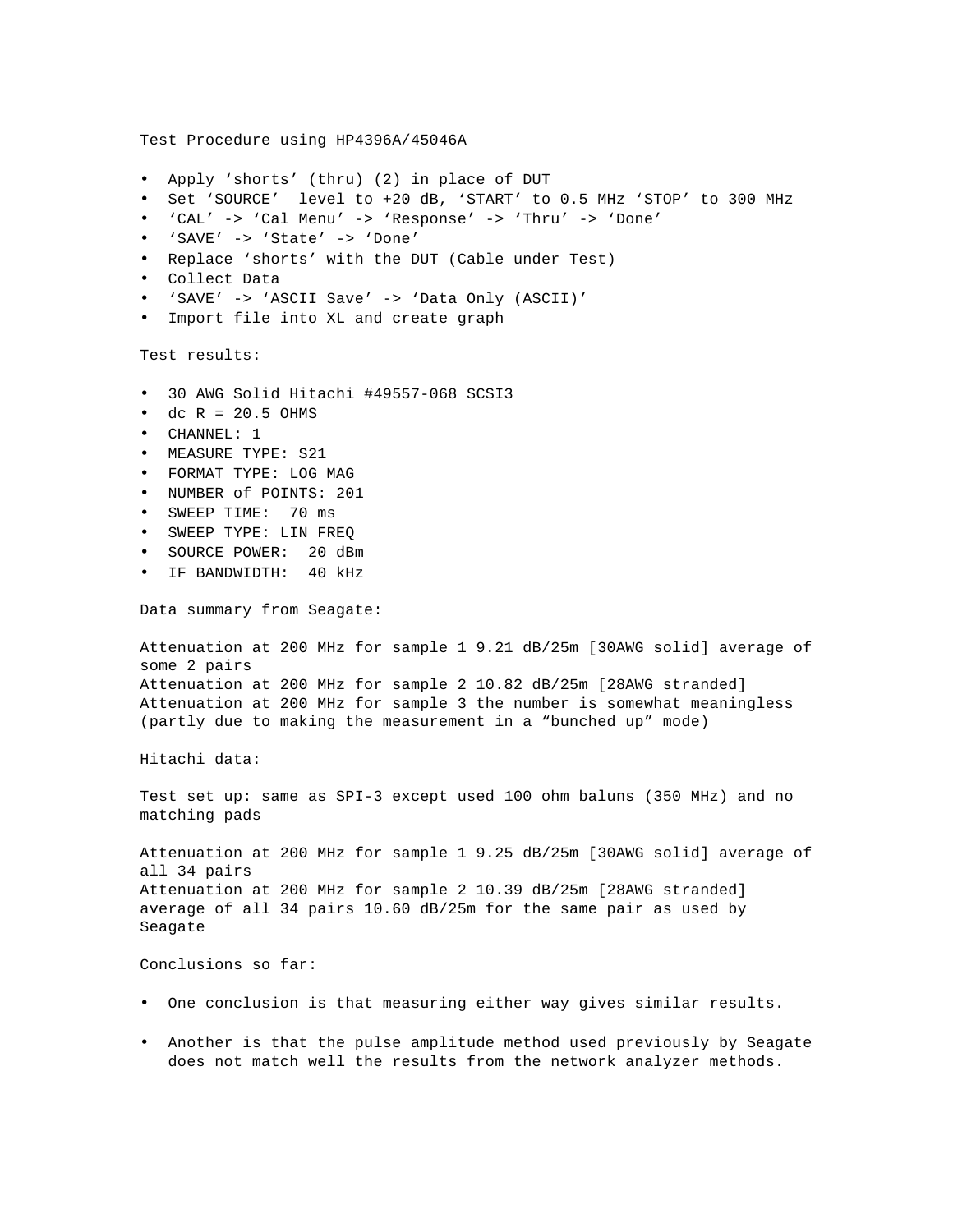The round robin will continue as planned. No fair adjusting the results because the answers are now available.

Umesh agreed to document the round robin activities and results. Umesh to create the draft document for the next meeting.

11.2 Testing methodology and parameters

Test methods to be modified as follows:

[Following copied from SPI-3 and modified appropriately]

#### **E.7.5 Measurement test fixture and measurement equipment**

An instrument capable of supplying a sinusoidal signal is used as the signal source and an instrument capable of detecting the amplitude of a sinusoidal signal is used as the signal sink. Two measurement test fixtures are required: one for the source end and one for the sink end. Since most source and sink instruments capable of using variable frequency sinusoidal signals are single ended, a balun or a hybrid (M/A - Com) may be used between the instruments and the test fixtures. Impedance matching networks may be required.( Lpad). If a source or sink is used differential signals then no balun is required for the differential source or sink.

Action Item: Greg Vaupotic to supply details on how to build the interface circuit for attenuation testing.

Equipment Required: Network Analyzer (HP 87xx Series) or equivalent.

The test fixture having 61 ohm single ended paths for each signal line shown in SPI-3 will NOT be used for the tests. Samples shall be directly soldered to the Lpads. The opens, shorts, through calibration method shall be used.

The tested lines shall be terminated by using 122 ohm nominal resistors between the + signal and the - signal line. [some observations have indicated different results when using the terminations instead of keeping the untested line open as presently implied in SPI-3]. The question of whether to require this termination may be answered in subsequent testing.

11.3 Participating companies, all

Companies agreeing to participate in this initial exploratory measurement effort: Seagate, Hitachi, Madison, Amphenol Spectra-Strip, Adaptec,

Contacts: Hitachi: Clint Heiser (603 669-4347 ext 362) Seagate: Bruce Manildi (831 439-7229) [Coordinator] Amphenol Spectra-Strip: Greg Vaupotic (203 287-7425) Adaptec: Lee Hearn (?????????????) Madison: Jie Fan (508 752-2881 ext 306)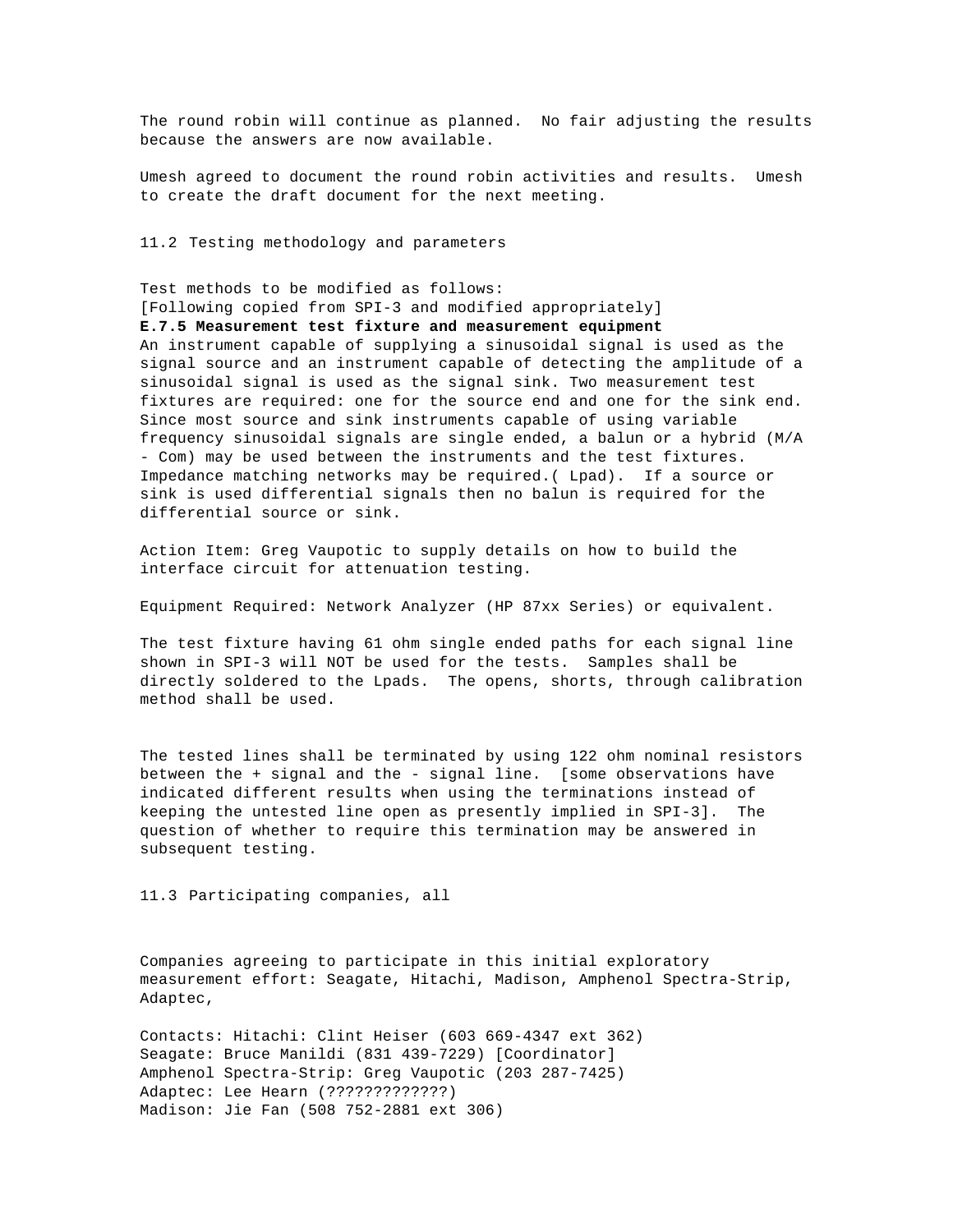Samples requested: all round shielded raw media 25 meters long, one sample of each from Hitachi and Madison of 28AWG solid, 28 AWG stranded, 30 AWG stranded, 30 AWG solid (total of 8 samples)

12. Proposed new round robins

12.1 Expanded parameter set round robin 2, Jie Fan, Madison Cable and Greg Vaupotic, Amphenol Spectra Strip

Jie suggested that an expanded parameter measurement set constitute a new round robin.

Specifically the following is proposed for further discussion:

- Attenuation from 10 MHz to 1 GHz with data points of 10,20,40,80,160,200,300,400,500,600,700,800,900 and 1000 MHz using the test fixtures approved by the group.
- Differential impedance
- skew within the pair
- Number of pairs to be measured: 2 pairs in the first layer; 3-5 pairs in the  $3^{rd}$  layer (open to be discussed)

Samples to be measured should include both uniform and non uniform constructions. Other details will be proposed by Greg.

The impedance, skew within the pair and the sample length has direct impact on attenuation data. The fixture is important as well. When we report out test results, we should include all of the above so that we do not mislead people.

Greg and Jie are actioned to prepare a detailed proposal for samples, measurements to be performed, and logistics.

12.2 Backplane round robin 1, Umesh Chandra, Seagate

This effort is needed to add backplane testing methodology to the test suite. The basic idea is to acquire some small selection of SCSI backplanes and send these around for testing at different companies.

Umesh has a non-product backplane design that could be used. Bill Ham thinks that he may have some older backplanes that are not products that could be used.

Umesh is actioned to select 2 boards for use in the round robin.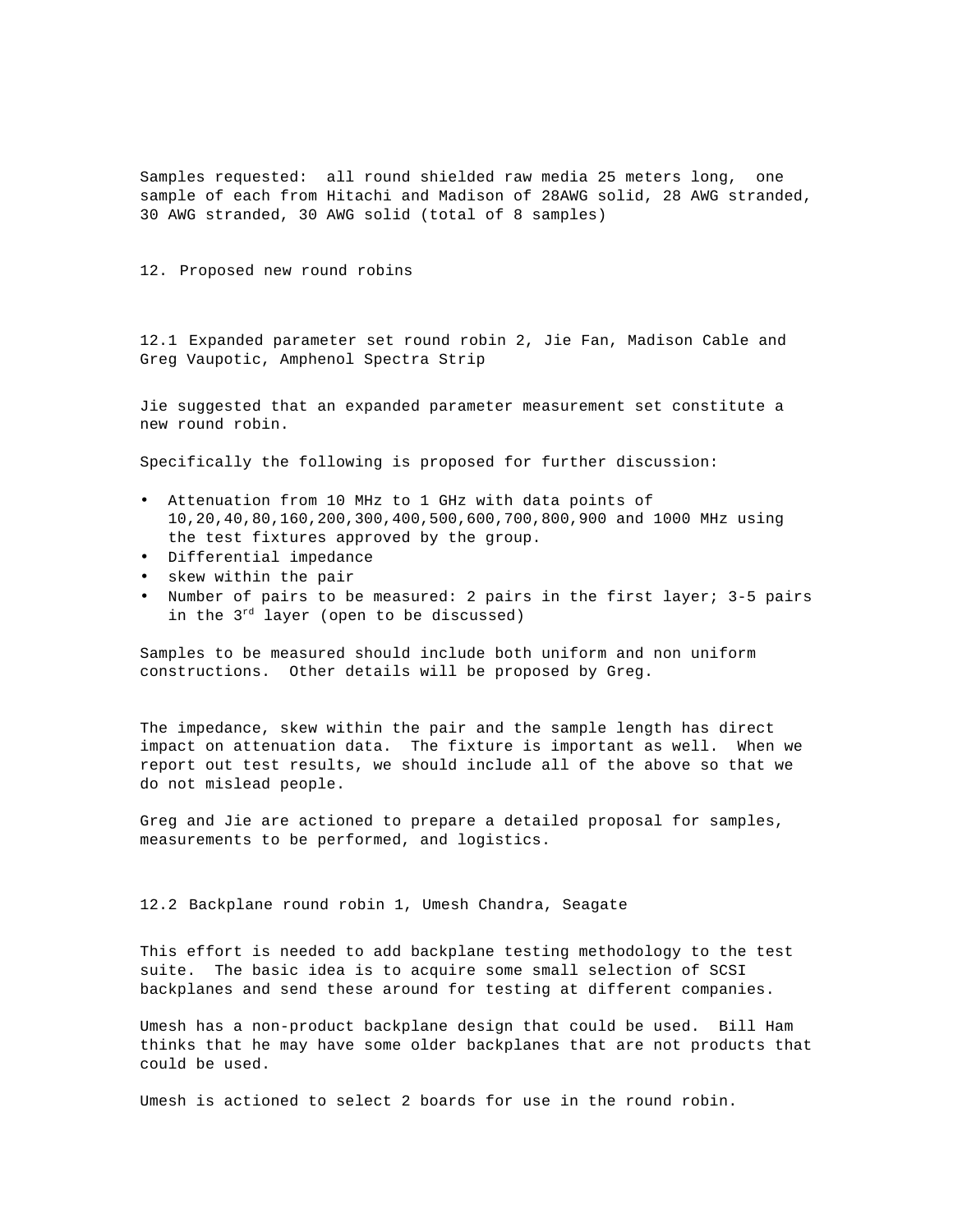Ham is actioned to select 2 boards for use in the round robin.

Umesh is actioned to propose a set of tests to be used including things like test fixtures and specific slots to be measured.

13. Frequency dependence of dielectric constant test methodology - Barnes, LSI Logic

Deferred (again) to October due to equipment delivery schedules.

14. Re-examination of some testing parameters in SPI-3, Zane Daggett, Hitachi Cable

Some concerns about some of the requirements presently in SPI-3 were noted. Following is concern followed by the PIP committee response.

Concern: Differential impedance requires a specific STD for the test. Most TDR instruments do not offer an adjustment for STD.

Committee response: a software filtering method is needed to adjust the STD indirectly. A method is described in SPI-3 to adjust the filtering appropriately. No provision is made for equipment that does not support software filtering.

Concern: Extended distance impedance tests in SPI-3 fail when applied to twist and flat media.

Committee response: Extended distance impedance tests in SPI-3 do NOT apply to non-uniform media such as twist and flat. The PIP effort is intended to provide methodologies and requirements for non-uniform media.

Concern: Differential capacitance measurements require equipment with higher frequency capability than existing according the Table E.1 in SPI-3

Committee response: the entries in table 10 describe the proper test conditions and the entries in Table E.1 are incorrect in the differential capacitance section. The frequencies are 100 kHz and 1MHz.

Concern: Single ended capacitance for planar cables is not specified how to connect the IUT.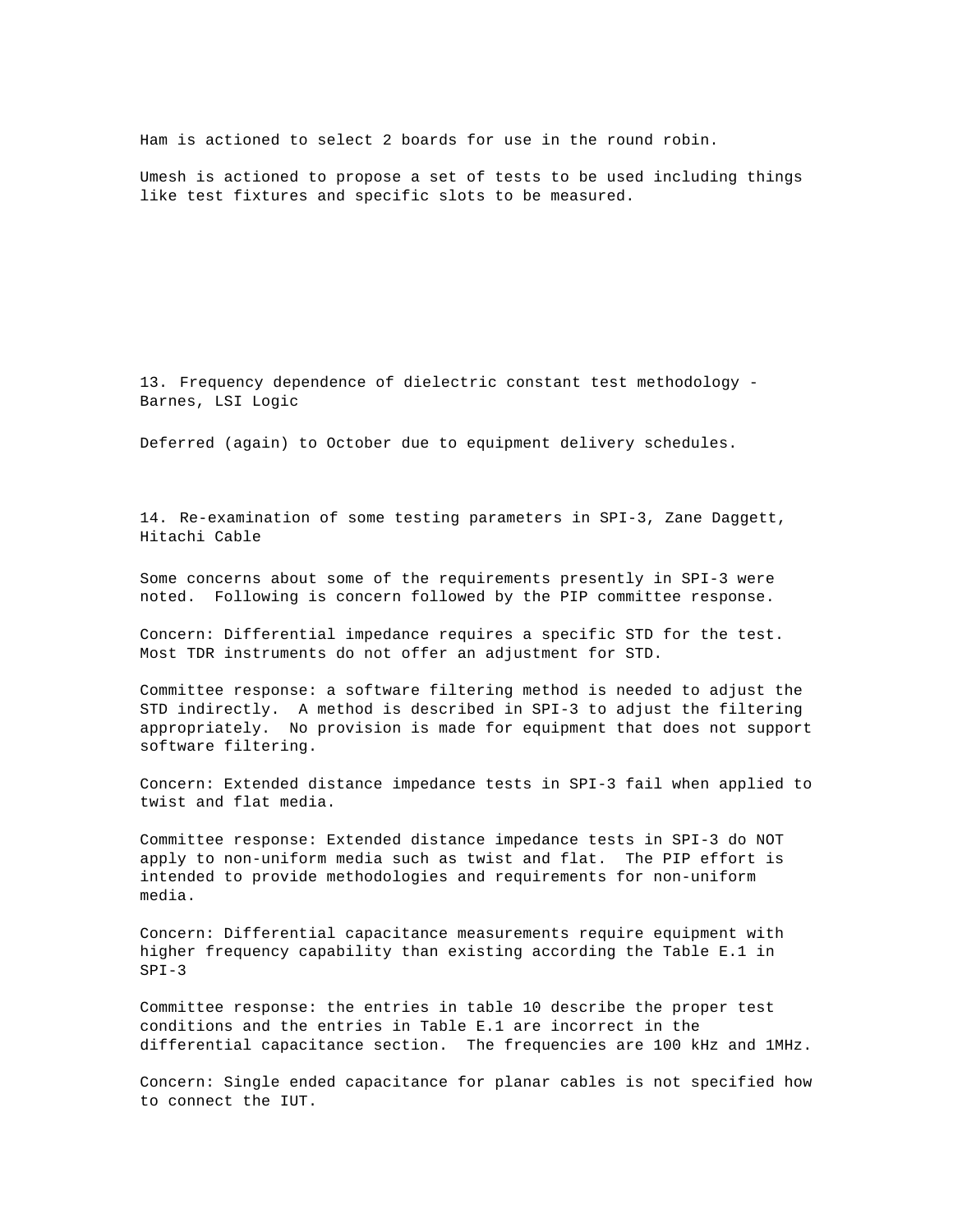Committee response: the spec is correct but information is a bit scattered. Section E.3.1.4.1 describes the correct connections.

Concern: Differential cross talk sample length is too long

Committee response: the length for sample type B in table E.1 is correct

15. Worst case vs spec numbers strategy

[This item was not discussed at this meeting but is still unresolved.]

This item is intended to address the basic issues created by using a collection of worst case component specifications instead of recognizing the typical integrated impact of a collection of real parts.

Worst case specifications frequently result in excessive demands to improve component performance. On the other hand, given a large population of components, there is some chance that end-to-end failures will be experienced unless the worst case component performance requirements are met.

Therefore, conditions for SCSI are approaching the point where some recognition of the overspecification that results from worst case methodologies is reflected in the component performance specifications. When the worst case numbers are added up for SPI-4 the SCSI segment will not work. Therefore, either the specification methodology or some component specifications need to change.

This is one reason why there is presently a focus on the interconnect specifications.

In any case there were no breakthroughs in this area at this meeting.

16. SCSI passive interconnect as an N-port construction - all

[This section was discussed in earlier meetings but will be retained in the minutes until transferred into the PIP document.]

It was previously agreed that the SCSI cable assembly will be considered as an N'-port element where every connector constitutes the approximate location of the ports. Since SCSI is a parallel bus every connector contains a multiplicity of somewhat independent ports (one for every differential signal).

For purposes of the SPIP work a lower case "N", n, refers to the number of the specific signal in a connector. An upper case "N'", N' refers to the number of a specific connector. Thus a SCSI passive interconnect is characterized by N' connectors and n signals. N' is used instead of N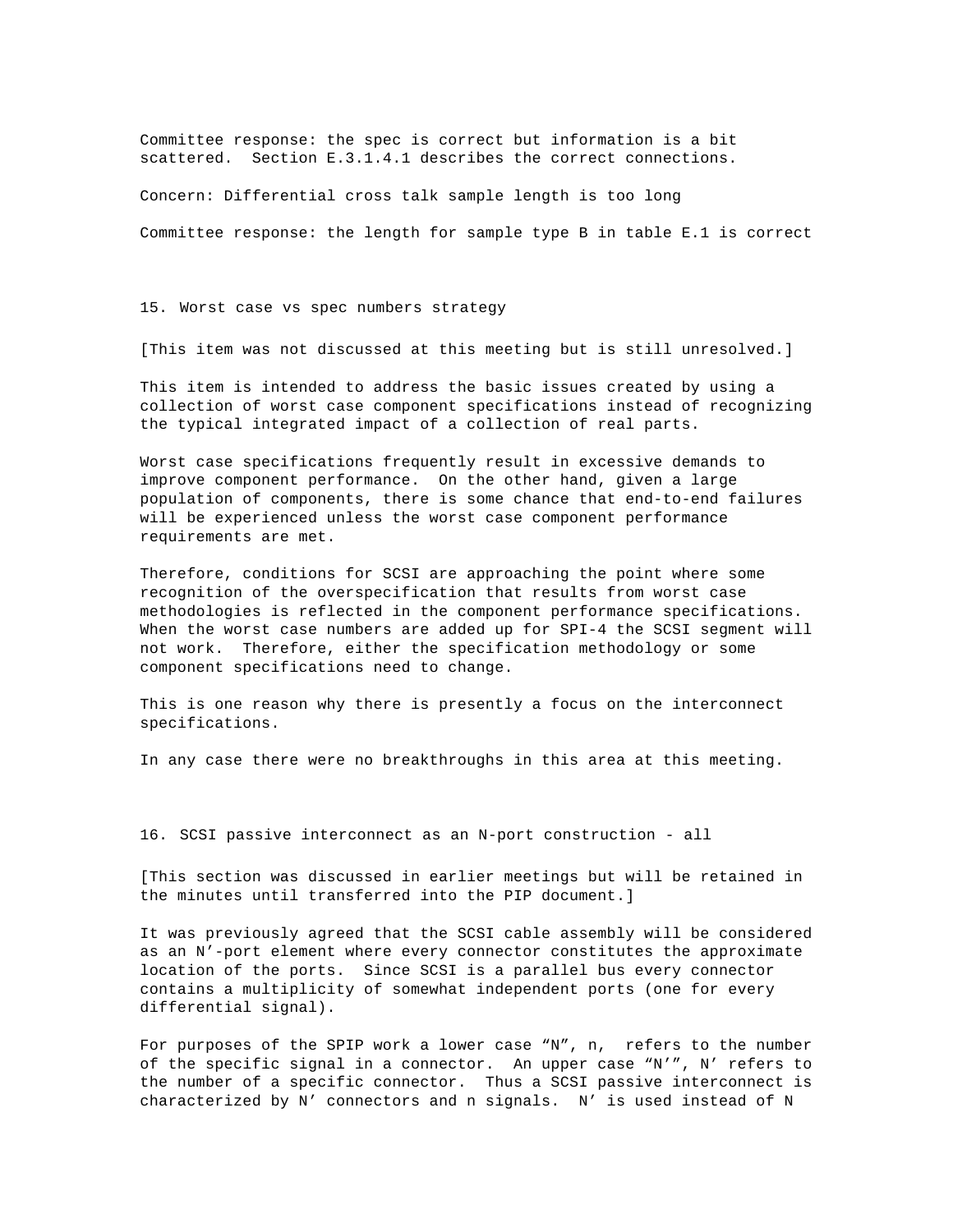so that when referring to connectors or ports verbally there will be distinction. Typically n ranges from 1 to 27 for SCSI applications. N' is determined by the structure of the interconnect and ranges from 2 to 18 (16 devices + 2 terminators) in most cases.

Therefore, a SCSI passive interconnect many contain up to 18 x 27 = 486 ports. Each N'th port can be represented by a matrix of n ports. The structure of the matrix will be based on the names of the signals.

Each port is characterized by (1) the signal launched into the port and the signal reflected back from the launched signal (2) the signal transferred to the port from other ports in the cable assembly.

The signals delivered out of every port when the most degraded allowed signal is launched from every other port (one at a time), when the most aggressive noise sources are present on all other ports that can couple into the port under test, and when the resonant conditions are within acceptable bounds shall meet at least the minimum requirements for a received signal.

#### 16.1 Local neighborhood concepts

[This section was discussed in earlier meetings but will be retained in the minutes until transferred into the PIP document.]

For signals, the basic idea is to not test for interactions that are insignificant to the port under test. For example in a flat cable signals removed from the signal under test by at least 5 signal pairs do not significantly couple into the signal under test and do not need to be considered. The level of interaction deemed to be significant is left to be defined.

For physical constructions the dimensional precision within which the construction shall be considered identical is 1/10 of the rise length of the fastest signal to be used in the interconnect. This is approximately 1 inch for 1ns rise time signals in shielded twisted pair media. In other words, two connectors placed 0.5 inch apart may be treated identically regardless of which is actually tested. Similarly, the placement of connectors on nominally identical flat ribbon cables shall be considered identical if they are within 1 inch of being at the same position.

#### 16.2 Length measurements

[This section was discussed in earlier meetings but will be retained in the minutes until transferred into the PIP document.]

The length of the interconnect needs to be understood. For example there are a few percent difference between different "length" parameters. For example it may require 103 feet of wire to produce a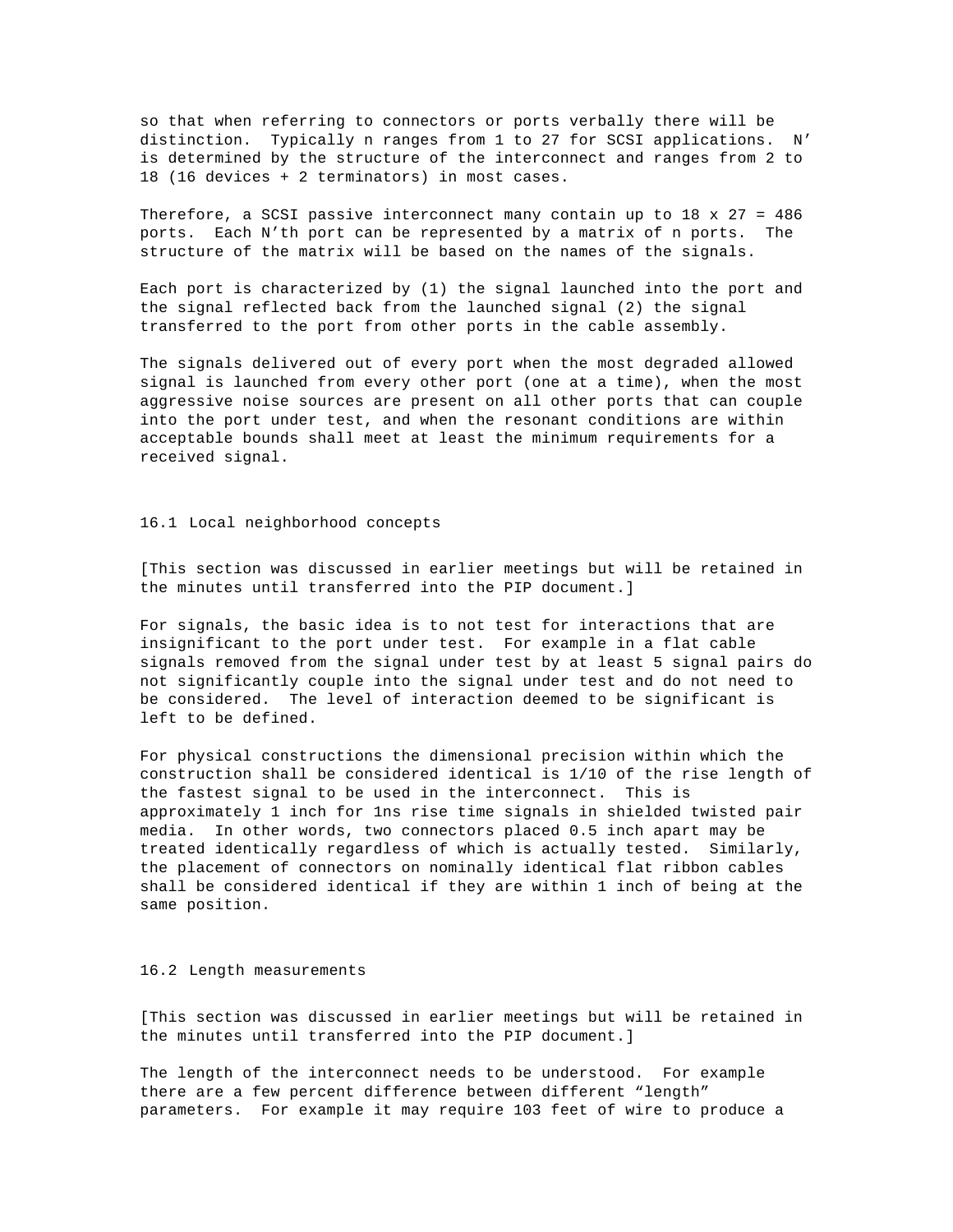cable assembly with 100 feet overall connector to connector path length. (2-103 foot wires to produce a single 100 foot twisted pair). Cabling applied to a bundle of pairs (cable lay) also affects the total path length.

The electrical length is also important where the propagation time is part of the interest for the specification.

The following was proposed as the way that PIP will consider length issues:

That the length parameters be separated into two pieces:

- (1) the physical length along the geometrical center line (e.g. center line of the jacket for round cables to the center line of the unmated connector) of the completed cable assembly (not necessarily the actual wire length for any specific conductor)
- (2) the propagation time between electrical access points (typically connectors) in the cable assembly

Other lengths such as those internal to the media will NOT be used as descriptors in PIP. These internal lengths may be important for creating accurate models but are not essential to specify how to do proper measurements on cable assemblies and therefore do not belong in the PIP effort.

#### 16.3 Interoperability points

[This section was discussed in earlier meetings but will be retained in the minutes until transferred into the PIP document.]

Interoperability points are physical points in the system where separable connectors exist and where it is required that the components on either side of the connector may be supplied from different compliant vendors. Following is a list where interoperability might be expected in a SCSI segment. A "Y" following the position designation means that this will be considered an interoperability point for PIP purposes. Similarly, a "N" following the position designation means that the point will NOT be considered an interoperability point for PIP purposes.

Disk drive connector mounted directly on the disk drive (Y)

HBA connector external connector (Y) HBA internal SCSI connector to internal cables (Y) HBA internal SCSI connector to the mother board (N)

Motherboard SCSI connector where the mother board contains the HBA (in an ASIC) on board (Y)

Backplane connectors: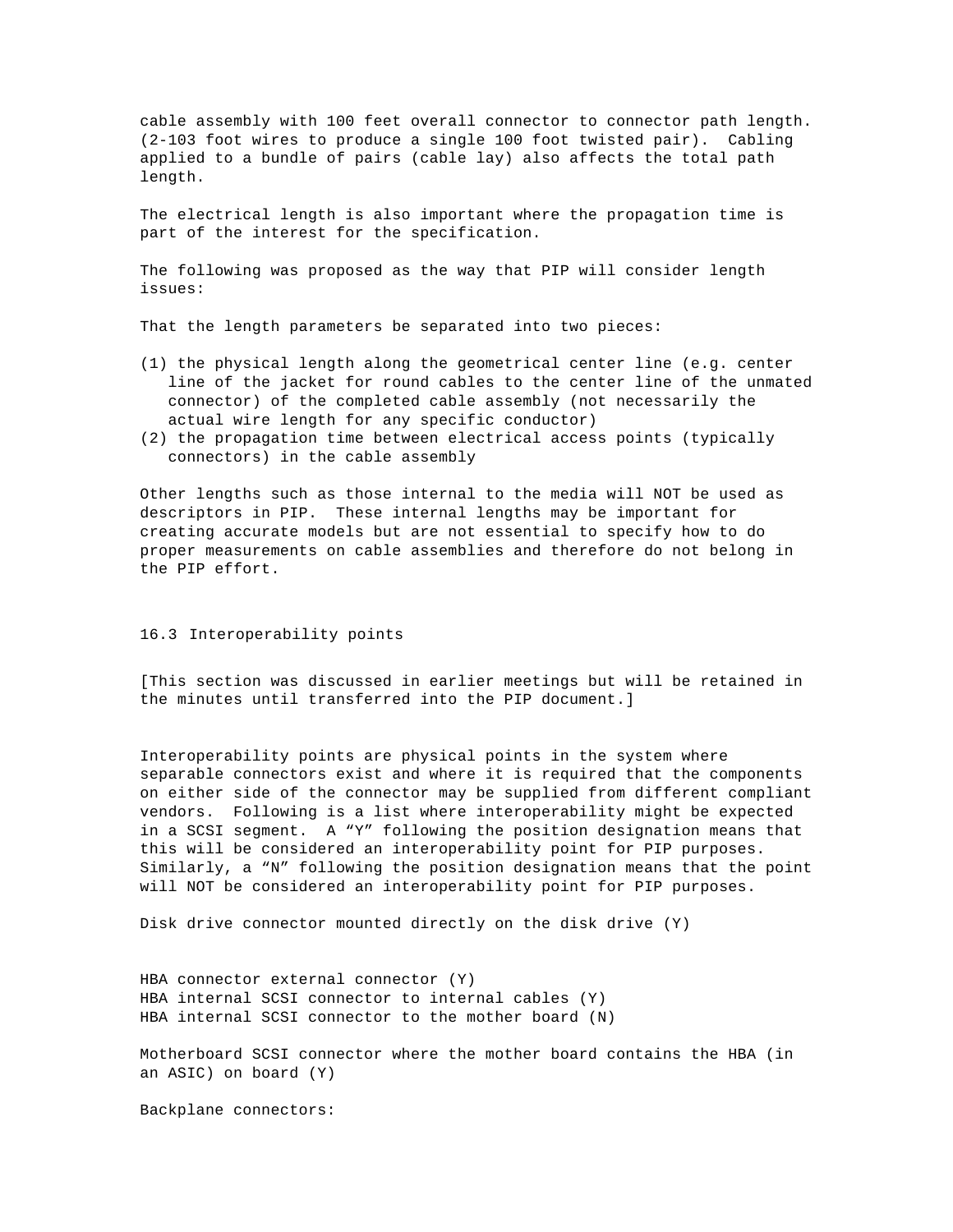Any connector that directly accepts a disk drive or other SCSI device (Y)

Any connector that directly connects to an external cable assembly through an expander on the backplane (Y)

Any connector on an external cable assembly that connects to an external connector of an HBA (Y)

Any connector on an external cable assembly that connects to an external connector of a disk drive array containing an expander immediately behind the external connector (Y)

Any connector on an internal cable that directly connects to a disk drive or other SCSI device. (Y)

Question: should the external connector to a disk drive array that does not contain an expander be considered an interoperability point? The group agreed that this should NOT be an interoperability point until proven otherwise in the SSM group. (N)

The external connector to a box that has external cable assembly attached and an internal cable assembly attached internally to the same connector. (N)

Note: this means that one may NOT have a cable to cable connection at the bulkhead if interoperability is required.

Question: should separable connectors that belong to terminators be considered interoperability points? The group agreed that these connectors should be included in the interoperability suite.(Y)

16.4 Approach to concatenated constructions

[This section was discussed in earlier meetings but will be retained in the minutes until transferred into the PIP document.]

The group identified two basic situations:

In the first situation the SCSI passive interconnect performance is considered under the conditions where the bus segment interconnect consists of a single media type and construction. For example, in this situation, two dissimilar (e.g. round to flat) cable assemblies connected together in series would not have an interoperability point at the point of common connection. Similarly, a backplane connected directly to a round shielded cable would NOT have an interoperability point at the backplane connector.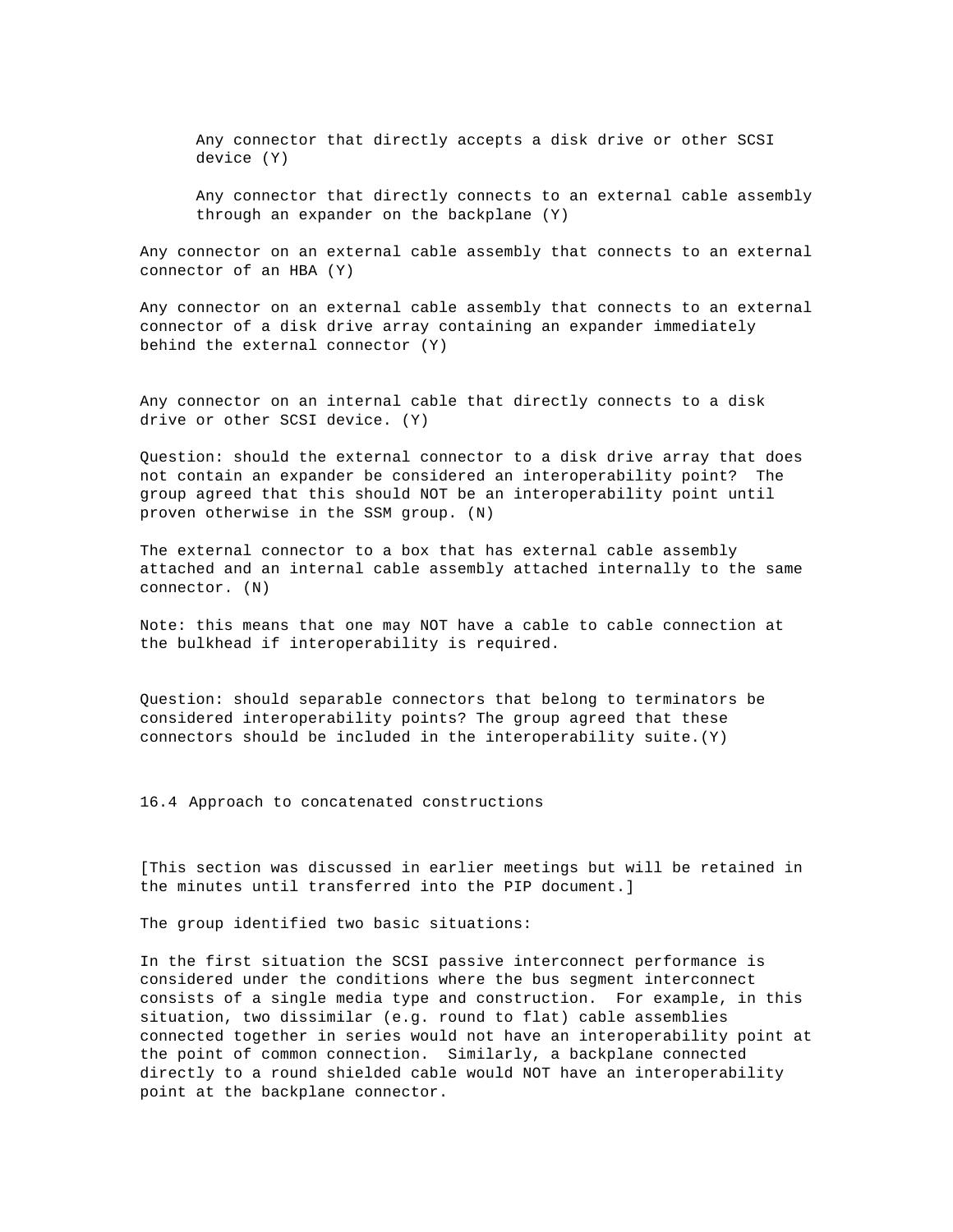While the first situation is relatively easy to construct performance requirements around, it leaves several important constructions without clear definition.

Thus the second situation:

Four examples are described where interoperability is probably expected in common constructions:

- where a short cable assembly is used between the HBA and the bulkhead in a PC-like packaging
- where a short cable assembly is used between the disk drive and the backplane
- where an HBA is used between the external bulkhead and both internal and external cables
- where an external cable is attached directly to a backplane

Each of these cases has the property that the performance at the connector is significantly affected by the details of the passive interconnect on BOTH sides of the connector. This complicates specifying unique performance requirements the connector because of interactions on both sides.

Because these are important practical applications, some approach is needed in the PIP work. This subject is left for further consideration by the modeling group and in future PIP efforts. Pending definition of a viable strategy for these situation 2 cases work in PIP will be focused on the situation 1 cases.

#### 17. Project proposal for PIP - all

Bill Ham noted that the project proposal for PIP was approved at the T10 plenary in May. The project proposal is document number 00-238r0. The project number is not yet known.

#### 18. PIP documentation - Daggett

This working group will proceed to develop an internal committee document Titled: "SCSI Passive Interconnect Performance Requirements" whose schedule is independent from SPI-x standards schedule. Zane Daggett is editor, Bill Ham and Greg Vaupotic are assistant editors. The document will follow the same general format as 99-219rx.

The document number is 00-160rx.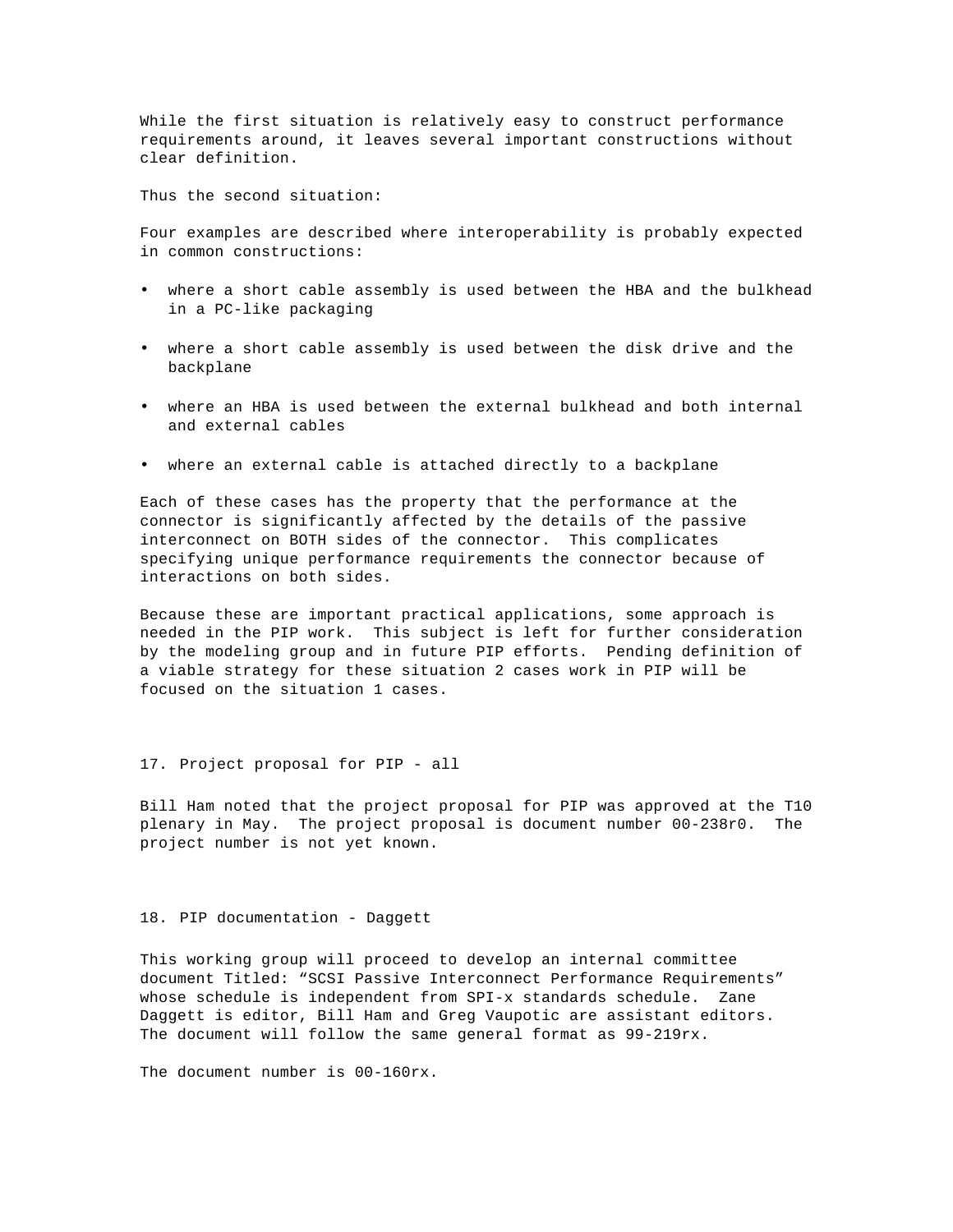18.1 Topics for consideration for the passive interconnect test document

[This section was discussed in earlier meetings and modified slightly in this meeting. It will be retained in the minutes until transferred into the PIP document.]

The material in this section was reviewed from the last meeting as possible candidates for consideration for the PIP document 00-160rx.

18.1.1 Components of passive interconnect

The following constitute the basic building blocks of passive interconnect:

media (wire and backplane) connectors transition regions (connector termination / comb out / lacing regions / vias)

18.1.2 Construction

The following physical constructions are part of PIP:

Point to point: two connector shielded two connector unshielded

Multidrop:

multi connector shielded (e.g. external daisy chain) multi connector unshielded multi connector backplanes

Stubs:

backplane stubs (length of conductor extending beyond a terminator) device circuit board stubs unshielded cable stubs shielded cable stubs

Overall length and specific placement and properties of stubs are essential parts of the description of the construction. Note that the length and position may not be measured in inches but rather in nanoseconds.

In general the passive interconnects for SCSI are complex multiport circuits whose performance must be considered from every connector in the interconnect.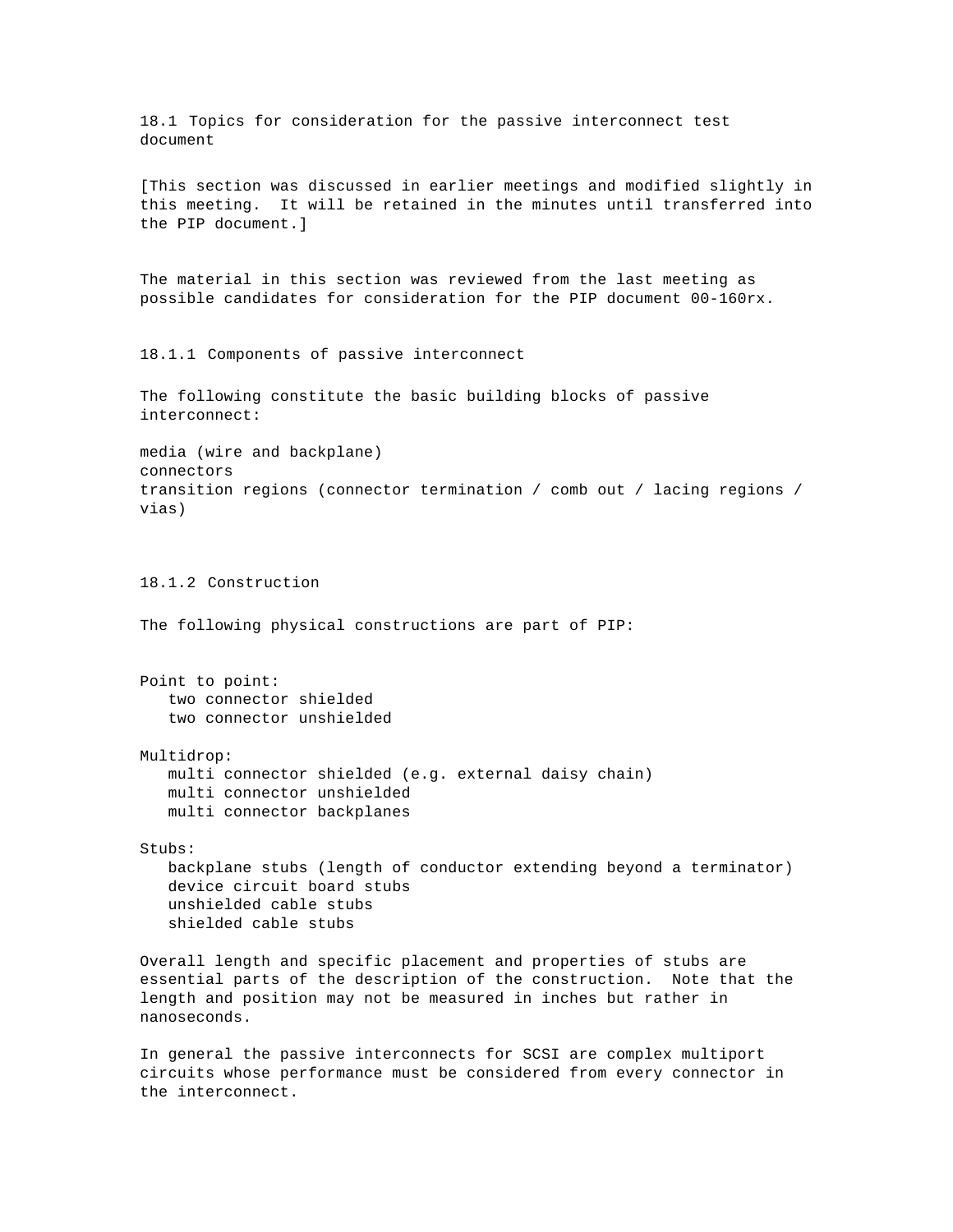18.1.3 Specific technical concentration areas

- Cable assembly design
	- Non uniform media issues (e.g. twisted flat)
	- Transition regions for cable assemblies
	- Connector performance specifications
	- Connector variations
	- Assembly construction variations
- Backplane design
	- Distance between connectors
	- Trace impedance
	- Overall backplane size constraints
	- Power and ground distribution
	- Routing restrictions (e.g. no traces over breaks in power/ground planes)
	- Holes for cooling air
	- Mechanical rigidity
	- EMC containment
	- Effect of vias
	- Effects of connector attachment scheme (vias, pads)
	- Proximity effects of extraneous materials near the signal paths
	- Et cetera
- EMC reference SFF-8410 for CMPT and EMR for emissions applies to shielded versions only
	- Susceptibility issue for backplanes?

18.1.4 Test types

The following tests are presently viewed as the candidate list

```
Local impedance
Extended distance impedance
Capacitance (SE, DF)
Frequency dependence of dielectric constant
Propagation time - differential signal for each signal pair
Propagation time skew - difference between pairs
+ signal to - signal balance - within the pair (balance degradation)
Attenuation (voltage transfer function) - within the pair
Attenuation skew (difference in voltage transfer function between pairs)
Eye diagrams (signal degradation)
Rise time degradation
Common mode (treat each pair as a single conductor) impedance
Common mode capacitance
Common mode noise
Near end crosstalk
Far end crosstalk
```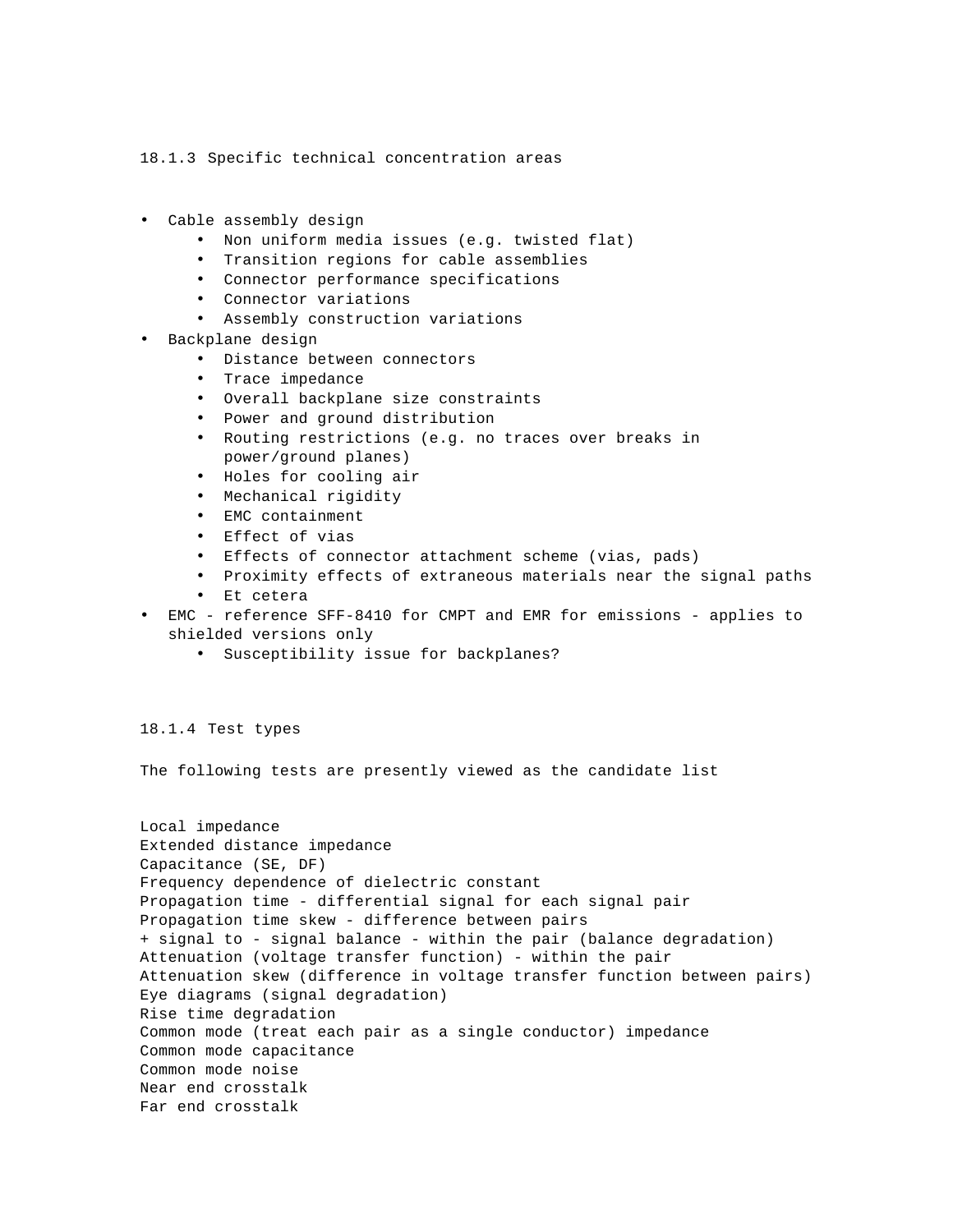Attenuation to cross talk ratio (ACR) EMC (CMPT, EMR) shielded versions only

The Level 1 and Level 2 approach described in SFF-8410 will be used. Level 1 is required for performance and has specific acceptable limits defined. Level 2 is diagnostic and has no specific limits defined.

There is some support for including additional swept frequency tests (possibly as level 1 tests) but these have not been defined. The issue of how to construct valid time domain signals from frequency domain measurements is part of this discussion. Also the of the choice of interoperability points significantly interacts with the test results and needs to be considered.

The initial cut at the frequency/time domain testing distribution is listed below:

- Local impedance (time domain)
- Extended distance impedance (frequency domain)
- Capacitance (SE, DF) (frequency domain)
- Frequency dependence of dielectric constant (frequency domain)
- Propagation time differential signal for each signal pair (time domain and frequency domain – needs more work)
- Propagation time skew difference between pairs (time domain and frequency domain – need more work)
- + signal to signal balance within the pair (balance degradation)
- Attenuation (voltage transfer function) within the pair (frequency domain)
- Attenuation skew (difference in voltage transfer function between pairs) (frequency domain)
- Eye diagrams (signal degradation)
- Rise time degradation
- Common mode (treat each pair as a single conductor) impedance
- Common mode capacitance
- Common mode noise
- Near end crosstalk (time domain and frequency domain needs more work)
- Far end crosstalk (time domain and frequency domain needs more work)
- Attenuation to cross talk ratio (ACR) (frequency domain)
- EMC (CMPT, EMR) shielded versions only (frequency domain)

The following represents the present thinking on the division of tests between the level 1 and level 2 types.

Level 1

- Local impedance
- Extended distance impedance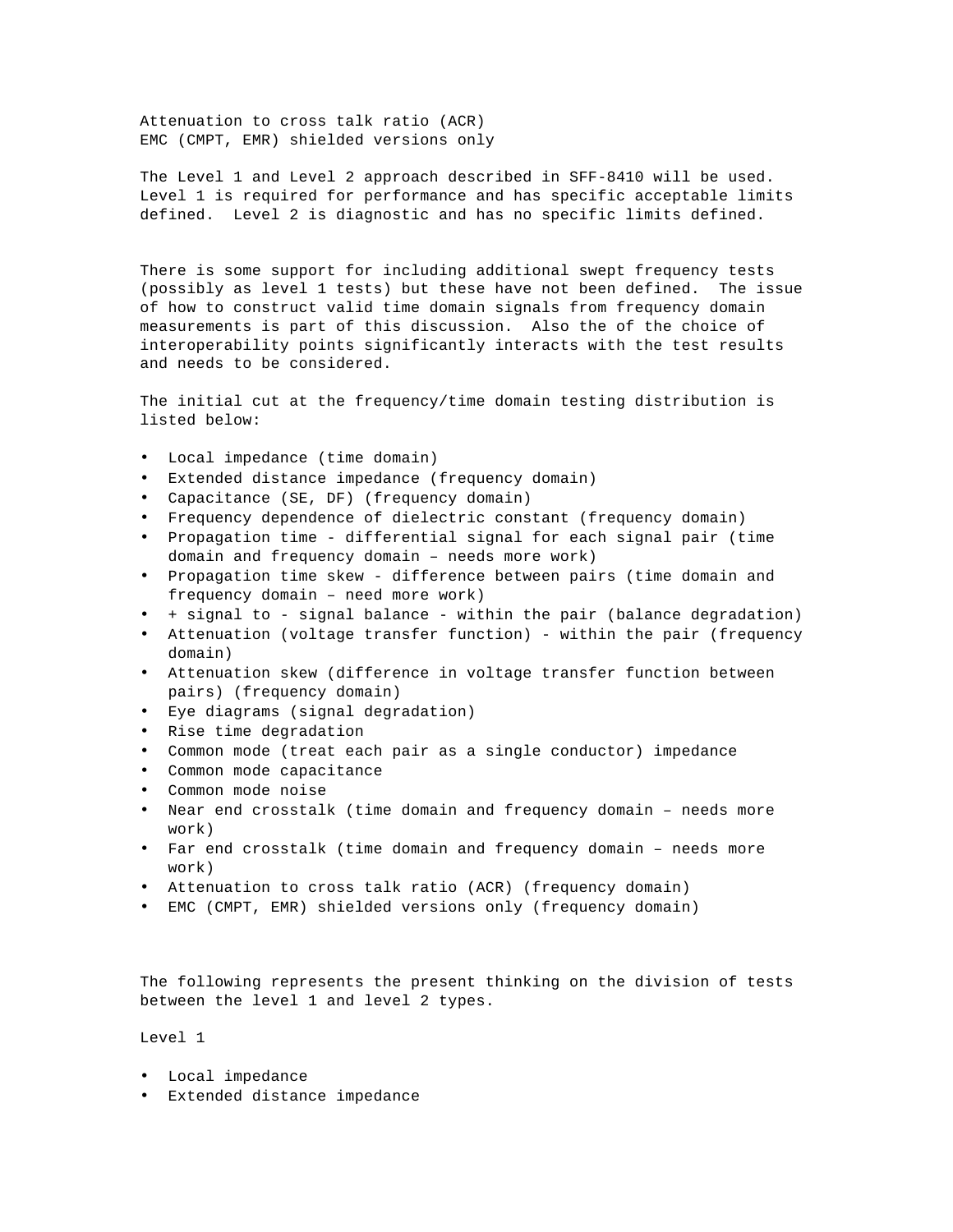- Propagation time within the pair
- A.C. signal degradation all pairs to clock (Full signal characterization - e.g. Eye diagrams)
- D.C. leakage to ground [impacts receiver bias / d.c. offset]
- A.C. balance degradation within the pair (+ signal to signal balance /common mode)
- End to end d.c. resistance difference within the pair
- Capacitance (SE, DF)
- Near end crosstalk (for noise induced on wired-or signals)
- Far end crosstalk (for noise induced on wired-or signals)
- EMC (CMPT, EMR) shielded versions only

## Level 2

- Signal degradation within the pair (Full signal characterization e.g. Eye diagrams [note that the full set of signals with respect to the clock is the level 1 requirement – a single signal performance is not adequate (example being different jitter and proptime on different signals)]
- Rise time degradation
- Frequency dependence of dielectric constant
- Attenuation to cross talk ratio (ACR)
- Attenuation (voltage transfer function) within the pair
- Attenuation skew (difference between voltage transfer function pairs) - pair to pair
- Propagation time skew pair to pair

Problem areas needing future attention - not classified yet:

- Common mode impedance
- Common mode capacitance
- Common mode noise
- Resonance effects

18.1.5 Instrumentation / measurement methods:

- Baluns
- Eye diagram / signal degradation testing (including cross talk noise)
- Filtering schemes for eye pattern generation

These topics are in addition to other issues already identified for media.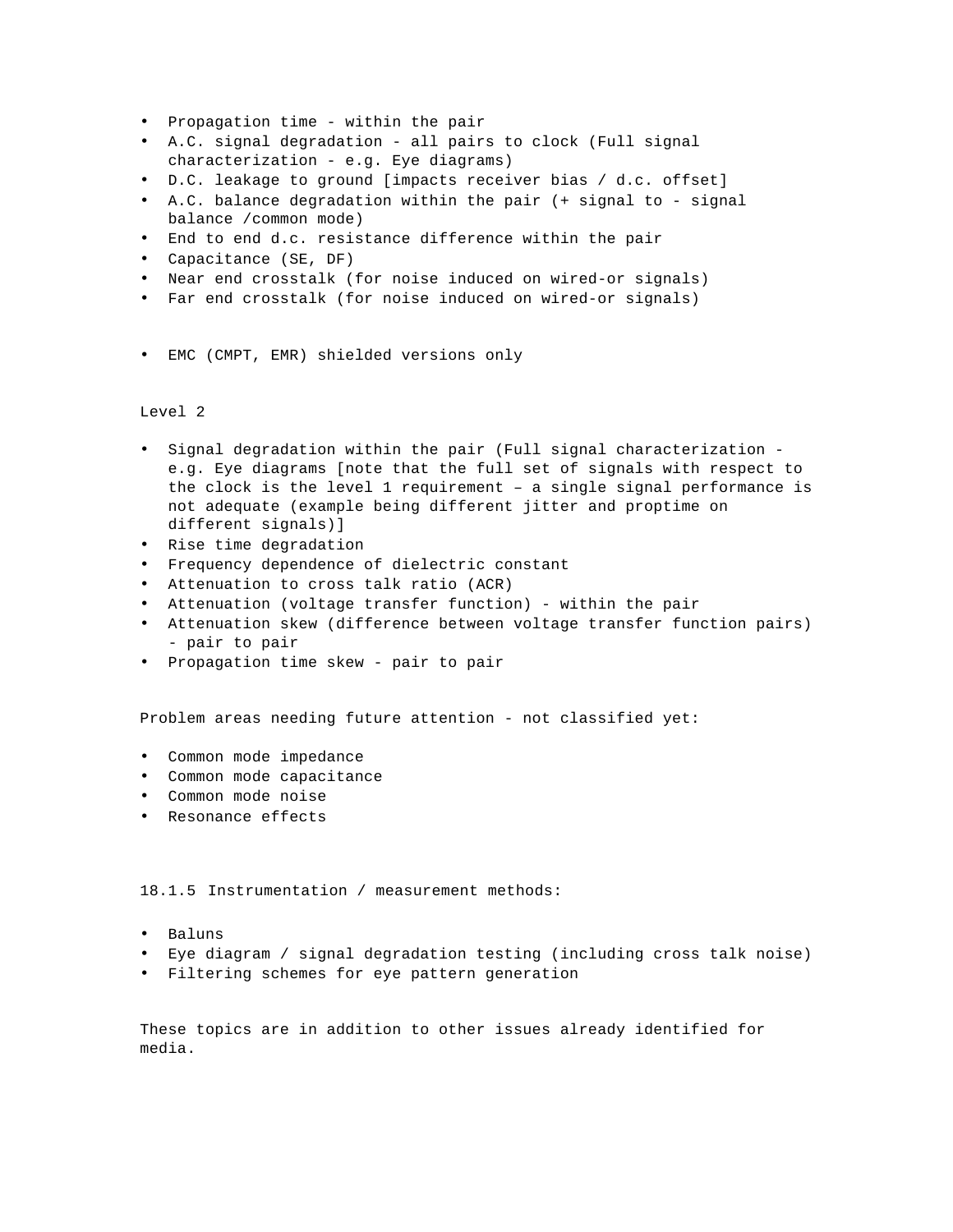18.1.6 Acceptable performance values

All level 1 tests will have specific acceptable values proposed.

19. Starting point for specifying application of tests

The following configurations were agreed to be used for the next steps in developing specifications for the application of the tests.

# SIMPLEST POINT TO POINT



SIMPLEST MULTIDROP





The point to point construction allows inclusion of connectors and transition regions, multiple line cross talk, resonance issues and other issues not previously considered in uniform cable media.

The simplest multidrop construction adds a single connector and greatly increases the number of possible interactions between lines as well as adding a known non-uniformity in addition to the connectors and transitions regions in the point to point construction.

Clearly these simple constructions do not have the desired complexity of some interesting applications. These more complex constructions, such as backplanes will be considered after we complete these initial constructions. [Note: the complexity for these simple constructions is significantly greater than that previously considered.]

19.1 Definitions for the document - Barnes

Not addressed at this meeting.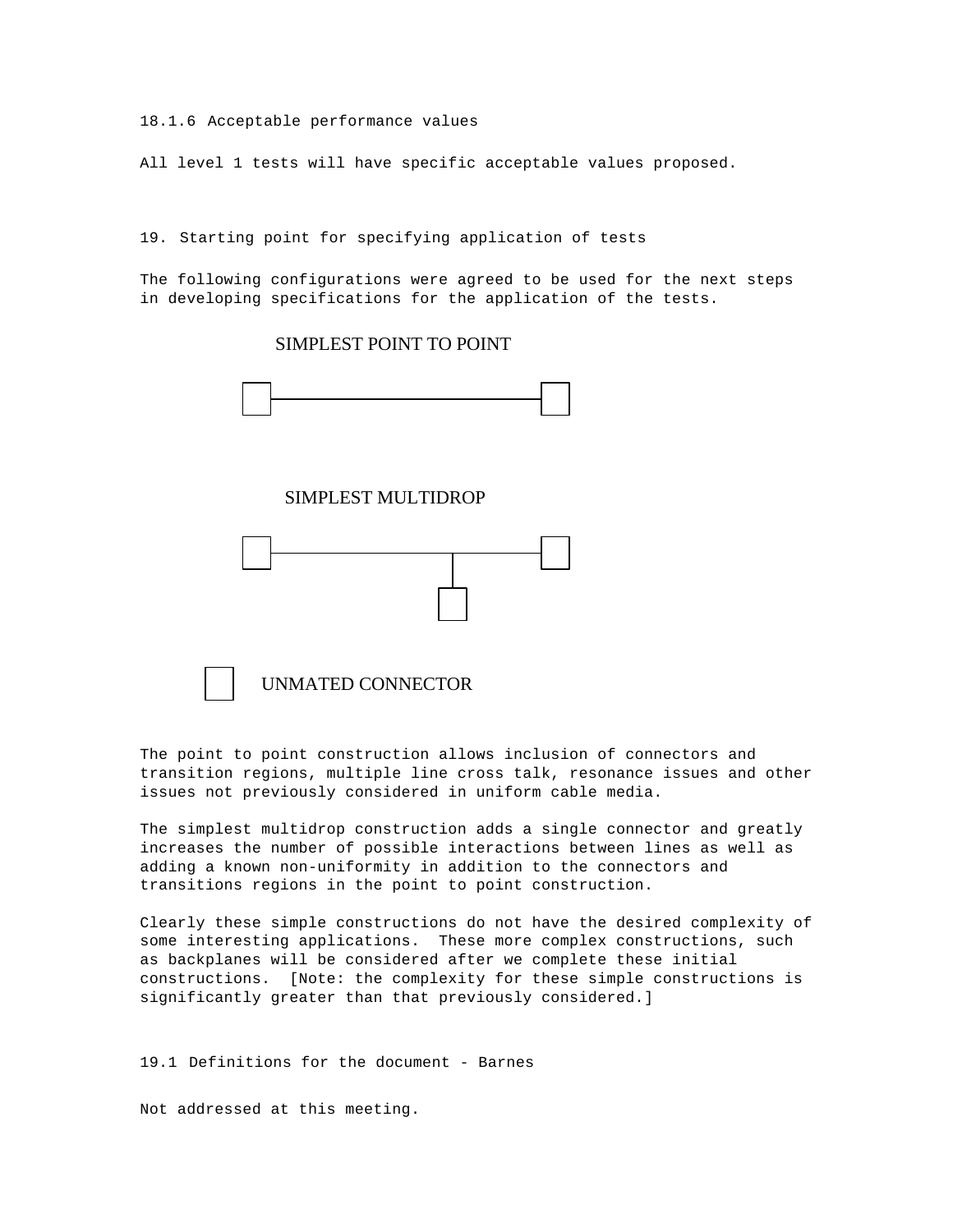#### 20. Architectural definitions

This refers to issues like defining the test points, nomenclature, and the like. It was decided to use the same conventions commonly used for modeling and transmission lines if possible. Larry B to propose a specific syntax for the next meeting.

All measurements will be through a mated connector. This means that the test fixturing specification will be critical since part of the tested interconnect will remain with the test environment and part will be removable with the IUT.

Zane is creating a summary table for all tests defined above and to start the document.

It was agreed that a special filtering function is needed for some tests to account for the filtering that may occur in the receivers. See 00- 149r0 for more detail.

21. Next meetings

Approved schedule:

October 10-11, 2000 9AM to 5PM 10/12 9AM to 12:00PM 10/12, Santa Cruz, CA (Seagate)

Requested schedule:

December 12-13, 9AM to 5 PM 12/12 9AM to 12PM 12/13, Manchester, NH (Hitachi Cable)

February 20-21, 9AM to 5 PM 02/20 9AM to 12PM 02/21, Worcester, MA (Madison Cable)

22. Action Items:

22.1 Old action items from previous meetings

Larry Barnes to acquire data from the polished coax probe method for dielectric constant frequency variations. Status: cable now in hand, test results now expected before October meeting due to lead time issues for the network analyzer from HP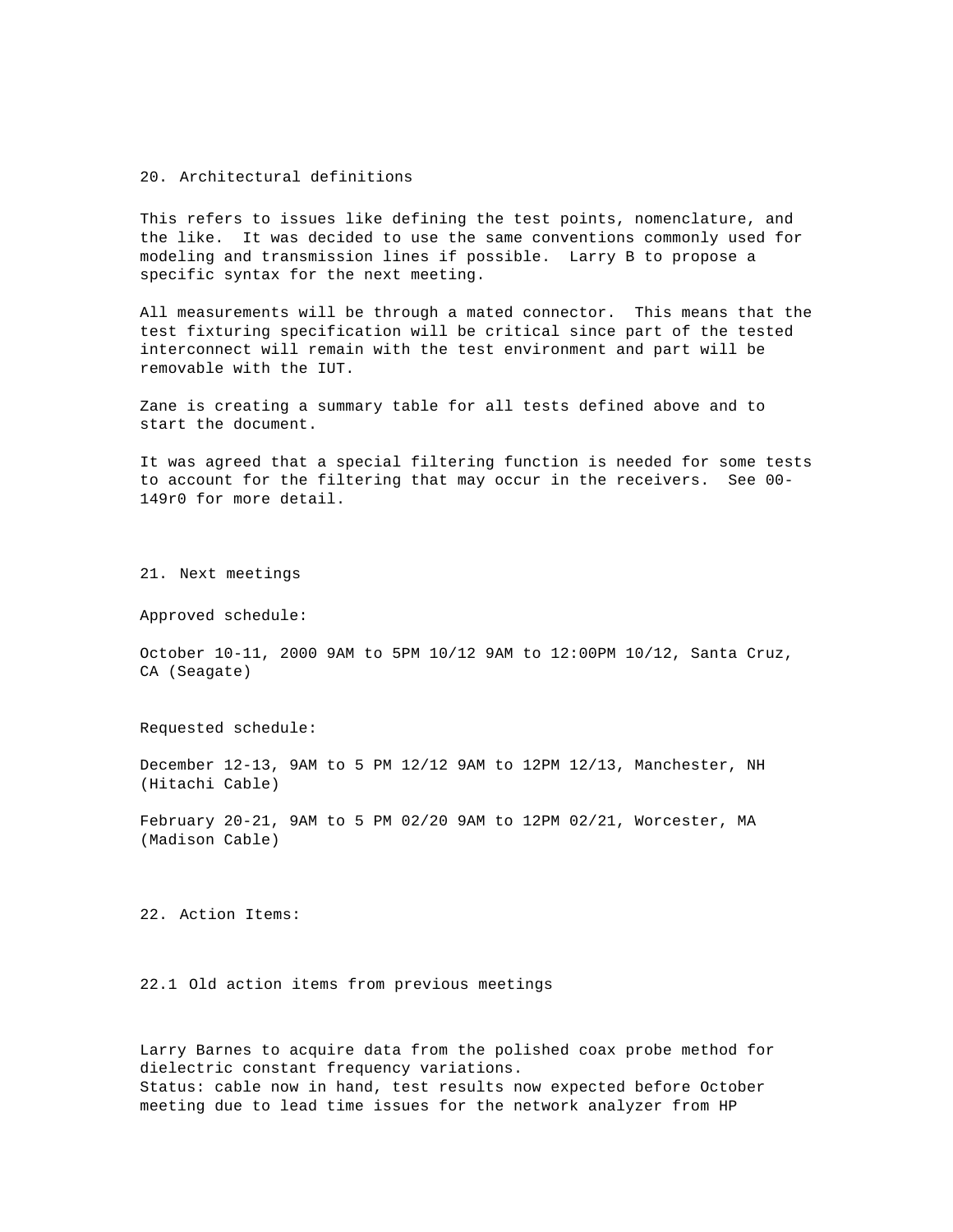Zane to provide data from the HP slab method for dielectric constant frequency variations Status: carried over

Bill Ham to post the minutes to the T10 web site Status: done 00-253r0

Zane to create a summary table for all tests defined above and to start the document. Status: carried over

Larry Barnes to look at list of proposed tests and suggest revisions / additions to incorporate possible frequency domain tests and design validation tests and production tests. Status: carried over

Bill Ham to create a minutes framework that includes all the necessary boilerplate. The T11 format will be used as a starting point. Status: carried over

Greg Vaupotic to supply details on how to build the interface circuit for attenuation testing. Status: done but not posted (Greg/Ham to get this posted)

Bruce M. to initiate collection of samples for testing. Status: partly done

Larry B to propose a specific syntax for defining the test points, nomenclature, and the like for the next meeting. Status: carried over

22.2 New actions from this meeting

Bill Ham to post the minutes to the T10 web site Status: new

Greg/Ham to get the balun description posted Status: new

Umesh to create the draft document for round robin 1 for next meeting. Status: new

Umesh to forward the samples from round robin 1 to Jie Fan Status: new

Greg and Jie to prepare a detailed proposal for samples, measurements to be performed, and logistics for round robin 2. Status: new

Umesh to select 2 boards for use in the backplane round robin. Status: new